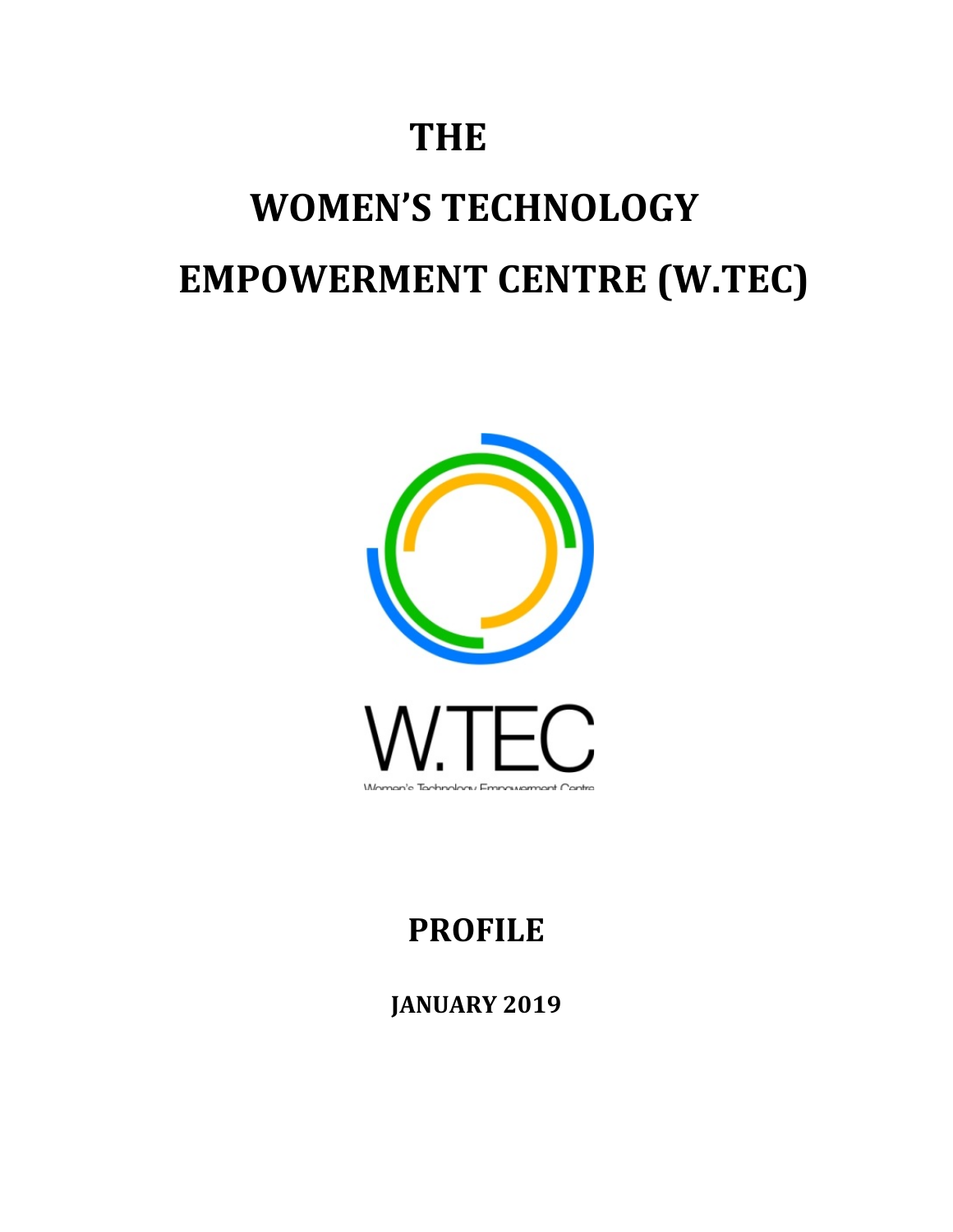# **ABOUT W.TEC**

The **Women's Technology Empowerment Centre (W.TEC)** is a Nigerian nonprofit organisation committed to building a more inclusive technology ecosystem, with the next generation of women technology creators, entrepreneurs and leaders. Over the last year, our work has expanded to explore how technology can improve learning outcomes and better integrate students with developmental disabilities and special needs, such as Autism and Down's syndrome.

Our programmes encourage more girls to pursue technology careers and support women (entrepreneurs and in civil society) to use technology confidently to increase their economic power and ability to speak about issues affecting their lives.

Our programmes include:

- · Early Innovators Camp (5 9 years)
- · She Creates Technology Camp (13 17 years)
- · W.TEC Academy Afterschool Technology Clubs (10 17 years)
- · SHE CAN WITH ICT (Technology for Entrepreneurship)
- · Staying Safe Online
- · MentorHER (Mentorship & Leadership for Female STEM Undergraduates)

This is done through technology trainings, mentoring, work placement and research. W.TEC works in partnership with local and international NGOs, educational and research organizations.

W.TEC was set-up in January 2008 and conceived in response to research that showed that although ICTs significantly contribute to a nation's development and growth, women – who make-up approximately half of Nigeria's population – are severely lagging behind in their knowledge and use of technology.

#### **MISSION:**

To educate, connect and empower Nigerian women through active engagement with information and communication technology via training, mentoring and research.

#### **VISION:**

A society where Nigerian women and girls are able to create and use information and communication technology for learning, activism, entrepreneurship, and professional activities effectively.

#### **GOALS:**

- · To equip girls with the skills to create technology and digital content
- · To educate girls about and inspire them to pursue science and technology-related career opportunities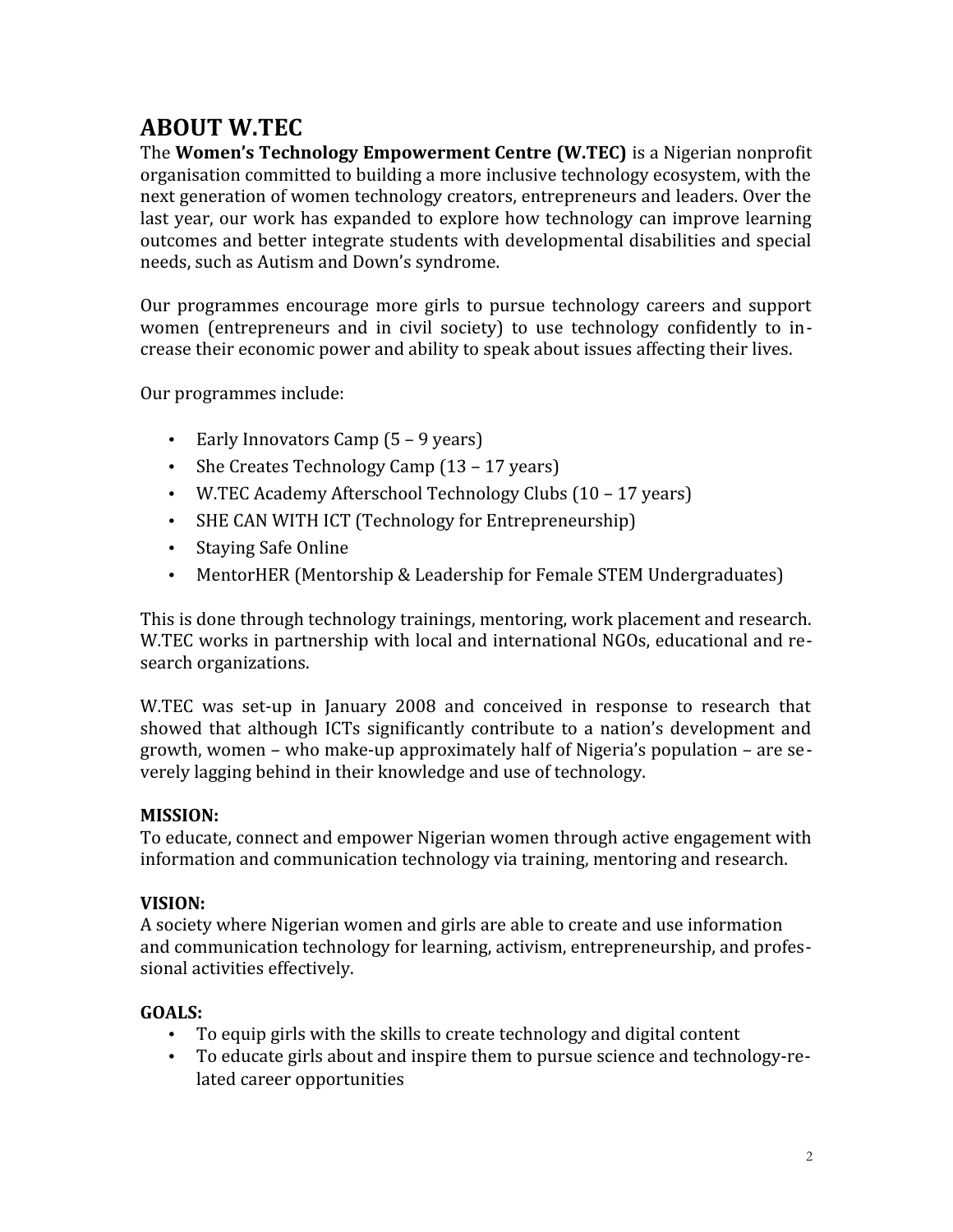- · To support girls as they embark on a science and technology-related career path
- · To produce innovative and ground-breaking research that supports the development and implementation of technology programmes for women and girls
- · To promote and support the use of ICT in uplifting women's rights
- · To establish a network of technology-fluent alumni and mentors

#### **STRATEGY:**

Our programmes are a combination of the following activities:

- · **Technology Classes:** Aimed at developing a high degree of proficiency using and creating technology.
- · **Mentoring Opportunities:** With experienced technology professionals and with women using ICTs in creative ways
- · **Research:** W.TEC conducts research into the diverse ways women are using technology with a specific focus on how they could better utilise technology for social and economic empowerment

# **PROGRAMMES:**

# **A) FOR GIRLS (11 – 17 YEARS)**

#### **1) SHE CREATES CAMP**

The **SHE CREATES CAMP** is a residential programme for girls aged 13 to 17 years and helps to intervene early, combat stereotypes and tackle the technology gender divide. The camps take place in Lagos, Ibadan (Oyo State) and Awka (Anambra State). It provides a high quality and exciting environment where the girls learn to create useful technologies for everyday living through programming, mobile application development, graphics designing, film-making and digital animation programming. This helps schoolgirls develop an early interest in computer science, information technology and related careers.

Through a mix of classes, workshops, presentations, excursions and leadership exercises, we endeavour to build strong, intelligent and focused young women, well-prepared for living and working in an increasingly technology-driven world.

Partners and supporters have included Union Bank, MainOne, General Electric, Internet Society (ISOC), Intel, Amadeus, Google, Microsoft, World Bank, Swift Networks, Omatek Computers, Rutgers University Women in Computer Science Department, Anita Borg Institute for Women and Technology, Lagos State Ministry of Education and Laureates College – Lagos.

#### **2) W.TEC ACADEMY**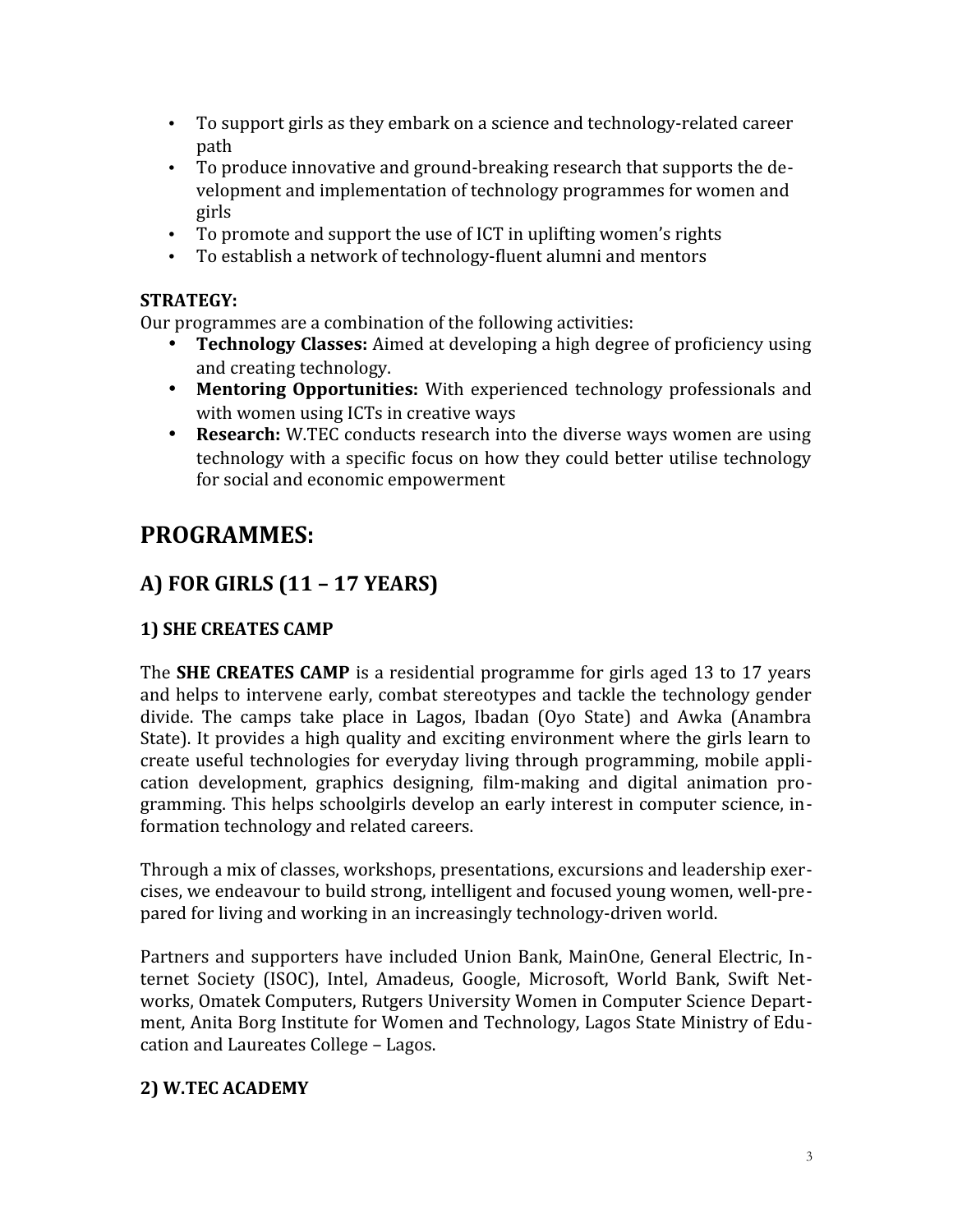The **W.TEC GIRLS ACADEMY** is an after-school technology programme for girls in public secondary schools, designed to inspire girls to pursue computer science careers. With clubs in Lagos and Kwara states, the girls through go through a yearlong computing curriculum, which includes modules such as Computer Architecture, Scratch Programming and Alice Programming. Through their participation in the technology clubs, the girls become more confident in writing programmes, developing applications and creating digital content. This programme was designed to complement the existing computer science curriculum in the schools, which tends to focus more on theoretical knowledge than practical experience.

Partners and supporters have included Oracle, Intel, WeTech, Google, Lagos State Ministry of Education, Kwara State Ministry of Education, the National Library Yaba, FEMTECH and SoftTrade.

#### **3) STAYING SAFE ONLINE**

The **STAYING SAFE ONLINE** programme introduces and covers the foundation of digital security, where girls and young women learn strategies to stay safe online. This programme runs throughout the year, particularly during the annual 16 Days of Activism against Gender-based violence (November to December) and Safer Internet Day (February) each year

#### **B) FOR WOMEN (18+ YEARS)**

#### **SHE CAN with ICT - Sustaining Her Enterprise, Career, and Network with ICT**

**SHE CAN WITH ICT** focuses on increasing the number and viability of femaleowned technology businesses by equipping more women entrepreneurs to use technology strategically to leverage economic opportunities for their businesses.

The initiative started in 2015 in collaboration with Diamond Bank and saw 100 young women with small businesses in the city of Ibadan, Oyo state, gaining ICT skills to grow their businesses. The 2017 edition, in partnership with Intel and MainOne Cable, provided 250 female undergraduates from the University of Lagos with entreprenurial and technology training and mentoring to develop their 'side hustles' into structured businesses that would provide employment after graduation. Workshops included Business Plan Development, Accounting, Social Media and Productivity Tools. Six participants benefited from seed capital and three from travel exchange opportunities to South Africa.

Partners and supporters have included the United States Consulate Public Affairs Section, Union Bank, Leadway Assurance, Global Shapers – Lagos Hub, FEEEDS Advocacy Initiative (founded by former U.S. Ambassador to Nigeria, Dr. Robin Sanders), Western Union Foundation, Diamond Bank and Intel.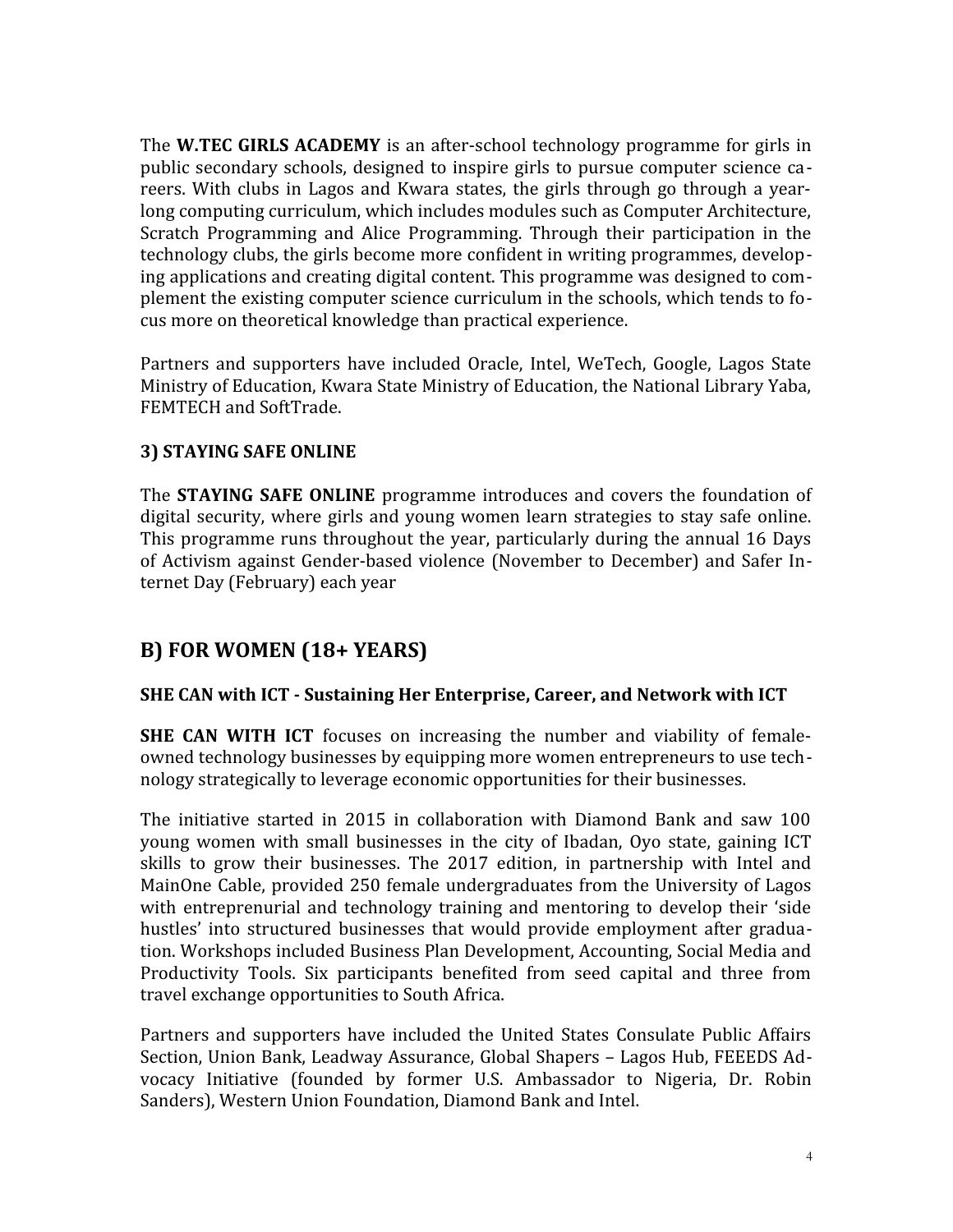## **C) ALUMNA NETWORK**

Past trainees and participants of W.TEC training programmes will graduate into the W.TEC Alumna Programme. Alumna activities include annual gatherings and membership to the alumni network and mailing lists, where career and other development information will be disseminated.

#### **D) RESEARCH & DISCOURSE**

W.TEC organises public discussions and research to explore technology's potential for women's social and economic empowerment.

#### **RESEARCH:**

Past research projects include *'Radio for Women's Development: Examining the Relationship between Access and Impact'* (Case Study). This project was funded by the [In](http://web.idrc.ca/en/ev-139447-201-1-DO_TOPIC.html)[ternational Development Research Center \(IDRC\)](http://web.idrc.ca/en/ev-139447-201-1-DO_TOPIC.html) and administered by Carleton University, Canada. The findings of this research project were a [key resource in setting](http://www.wfm917.com/where-we-are-coming-from.php)[up Nigeria's first women-focused radio station – W FM 91.7](http://www.wfm917.com/where-we-are-coming-from.php).

#### **DISCOURSE:**

Discussion fora include 6 successful events at Social Media Week Lagos over the last 4 years:

- A panel discussion at Social Media Week Lagos 2017 on [Parenting in an Era](https://socialmediaweek.org/lagos/events/parenting-era-technology/) [of Technology](https://socialmediaweek.org/lagos/events/parenting-era-technology/)
- · One panel discussion and one debate at Social Media Week Lagos 2016 on [The Connected Business Woman](https://socialmediaweek.org/lagos/events/connected-business-woman/) and [Social Media in Schools](https://socialmediaweek.org/lagos/events/social-media-schools-case-social-media-curriculum/)
- · Two discussion events at Social Media Week Lagos 2015 on [Smart Mobile Di](http://socialmediaweek.org/lagos/events/smart-mobile-divas/)[vas](http://socialmediaweek.org/lagos/events/smart-mobile-divas/) and [Where Are the Women?](http://socialmediaweek.org/lagos/events/where-are-the-women-examining-the-lack-of-women-developers-in-the-nigerian-technology-ecosystem/)
- · One panel discussion at Social Media Week Lagos 2014 on [Doing Business](http://bit.ly/1tPUcUO) [the Social Way](http://bit.ly/1tPUcUO).

All events had the venues filled to capacity with very energised and excited audiences; and we all enjoyed the interesting and enlightening discussions among the speakers.

## **IMPACT:**

#### **NUMBERS:**

- **o** In 2018, W.TEC reached **4,008** girls, teachers, officials and other stakeholders
- **o** In 2017, W.TEC reached **4,176** girls, teachers, officials and other stakeholders
- **o** In 2016, W.TEC reached **4, 261** girls, teachers, officials and other stakeholders
- **o** In 2015, W.TEC reached **5,016** women and girls through our programmes
- **o** In 2014, W.TEC reached **1,632** women and girls through our programmes; and **2,679** people through its speaking engagements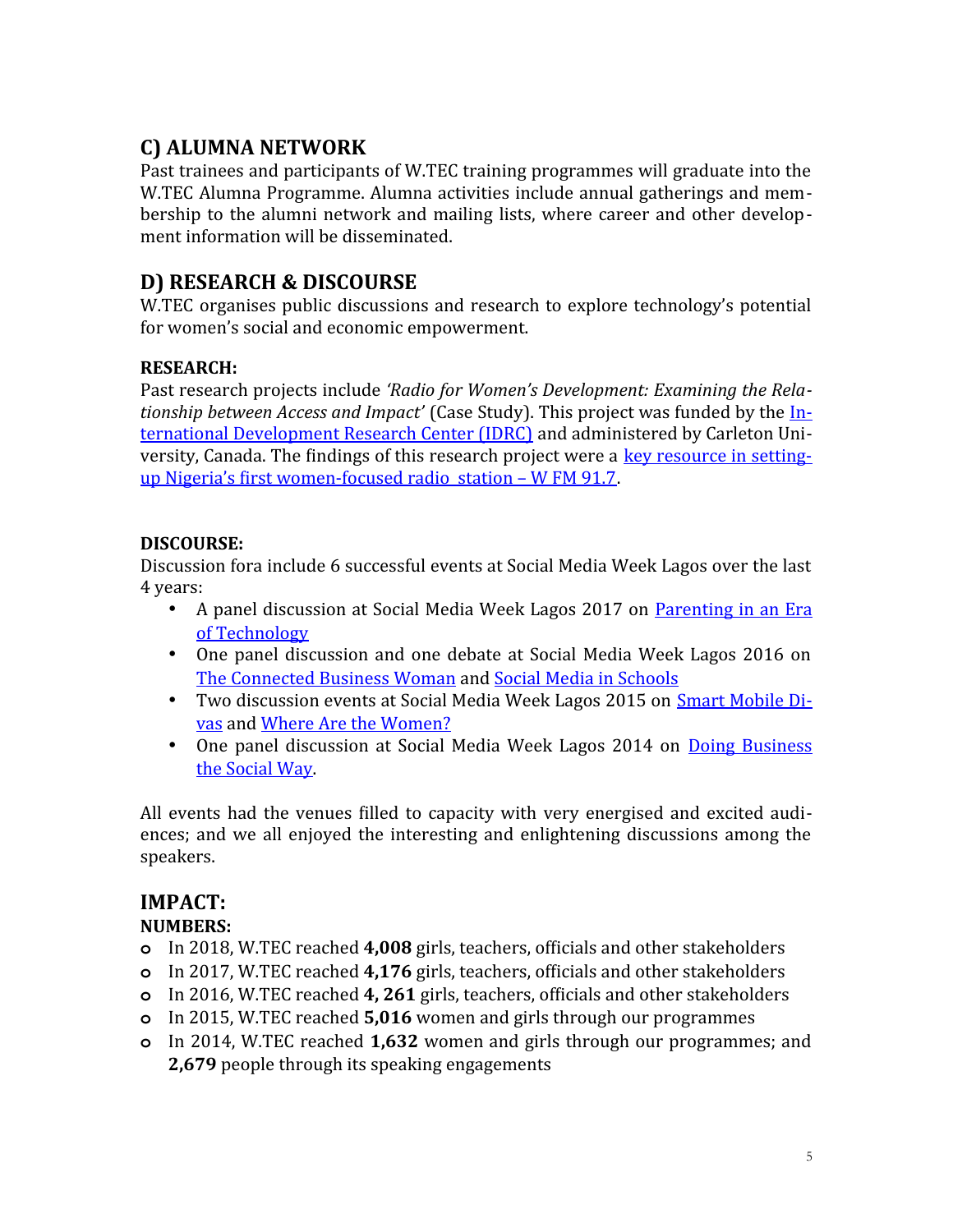- **o** In 2013, W.TEC reached **2,207** women and girls; **21** teachers through its programmes; and no less than **612** people through its speaking engagements
- **o** In 2012, W.TEC reached **2,397** women and girls
- **o** In 2011, W.TEC reached **1,713** women and girls
- **o** In 2010, W.TEC reached **1,500** women and girls
- **o** In 2008 and 2009, W.TEC impacted **230** women and girls through programmes and **417** people via our online engagement
- **o TOTAL (2008 2018): 27,161 women and girls [Did not count the speaking engagement numbers]**

#### **PROGRAMME STATS & MILESTONES:**

- **o 86.21%** of alumnae surveyed stated that participating in the W.TEC programme **inspired them to pursue a STEM-related career path** (However 35.63% were unable to start a STEM-related degree due to variety of reasons such as inability to get admission for the course they applied for.)
- **o 24.14%** of our alumnae surveyed **are either studying or have completed a STEM degree** in a tertiary institution
- **o 26.44%** of our alumnae surveyed **made a decision to study a STEM degree** after participating in a W.TEC programme
- **o 57.47%** of our alumnae surveyed are using the technology skills and knowledge from the W.TEC programme **to generate income** for themselves
- **o** In 2014, the Federal Ministry of Communication Tech with W.TEC implemented the **first nation-wide girls' technology club**
- o **Contributions to Public Policy:** In 2011, W.TEC, as part of a sub-committee of experts, reviewed the gender section of the draft science and technology policy. In 2010, W.TEC worked with a team to draft a policy document for broadband deployment in Nigeria.
- o In August 2010, W.TEC opened the HUB an Internet café and training centre which has so far served 1,200 clients.

#### **PARTNERS & SUPPORTERS:**

- o The following organisations have supported W.TEC's programmes in cash and in-kind:
	- o Adobe Youth Foundation
	- o Amadeus
	- o Anita Borg Institute for Women in Technology U.S.A
	- o Fahamu Kenya
	- o Flour Mills of Nigeria plc
	- o General Electric
	- o Google Inc.
	- o Intel
	- o International Development Research Centre Canada
	- o Internet Society (ISOC)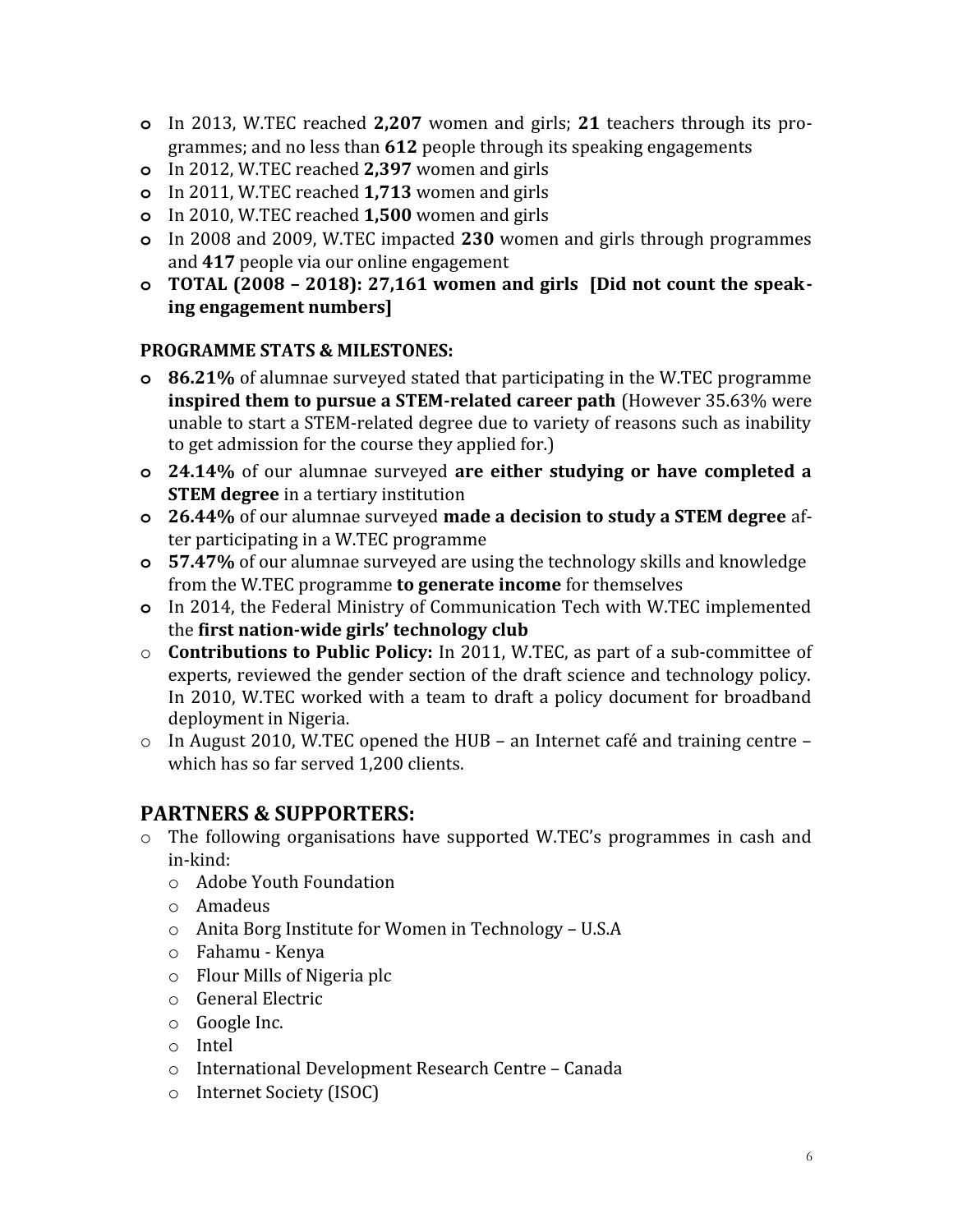- o Kwara State Ministry of Education
- o Lagos State Ministry of Education
- o Laureates College Lagos, Nigeria
- o Leadway
- o Main One
- o Microsoft
- o Nokia
- o Omatek Computers
- o Oracle
- o Rutgers University's Women in Computer Science U.S.A
- o Swift Networks
- o Union Bank Nigeria
- o WeTech (Women Enhancing Technology)
- o World Bank
- o Media: Silverbird, AIT, Bella Naija, Africa Magic, DBN, Punch, Guardian, Business Day, The Nation, Champion, Classic 97.3 FM, NEXT 234, Nigeria Info 99.3 FM, Vanguard, News Agency of Nigeria, NTA 2 Channel 5, NTA Lagos Channel 10, Daily Independent, TW Magazine, Momentum Magazine, Tech Loy, Technology Times, BellaNaija, Tech Trends, DO IT! Magazine, Inspire Africa ('Moments with Mo' and 'Naija Diamonds'), New African Woman magazine, Technology Times, Tech 360, Tech Cabal

#### **CLIENTS:**

- o W.TEC has provided consultancy, research, website design or training services to the following clients:
	- o Association for Progressive Communications (APC)
	- o Bank of Industry
	- o BAOBAB For Women's Human Rights
	- o Broadband For Nigeria Project
	- o Casa dei Bambini / Lagos Montessori School
	- o Children's Development Centre (CDC)
	- o Diamond Bank
	- o Ergo Advisors
	- o Fahamu Kenya
	- o Federal Ministry of Communication Technology
	- o Federal Ministry of Science & Technology
	- o FEEEDS Advocacy Initiative (Founded by former U.S. Ambassador to Nigeria, Dr. Robin Sanders)
	- o Lagos State Ministry of Education
	- o Laureates College Lagos, Nigeria
	- o Priory Prep School
	- o Talent Plus Resource International
	- o Western Union Foundation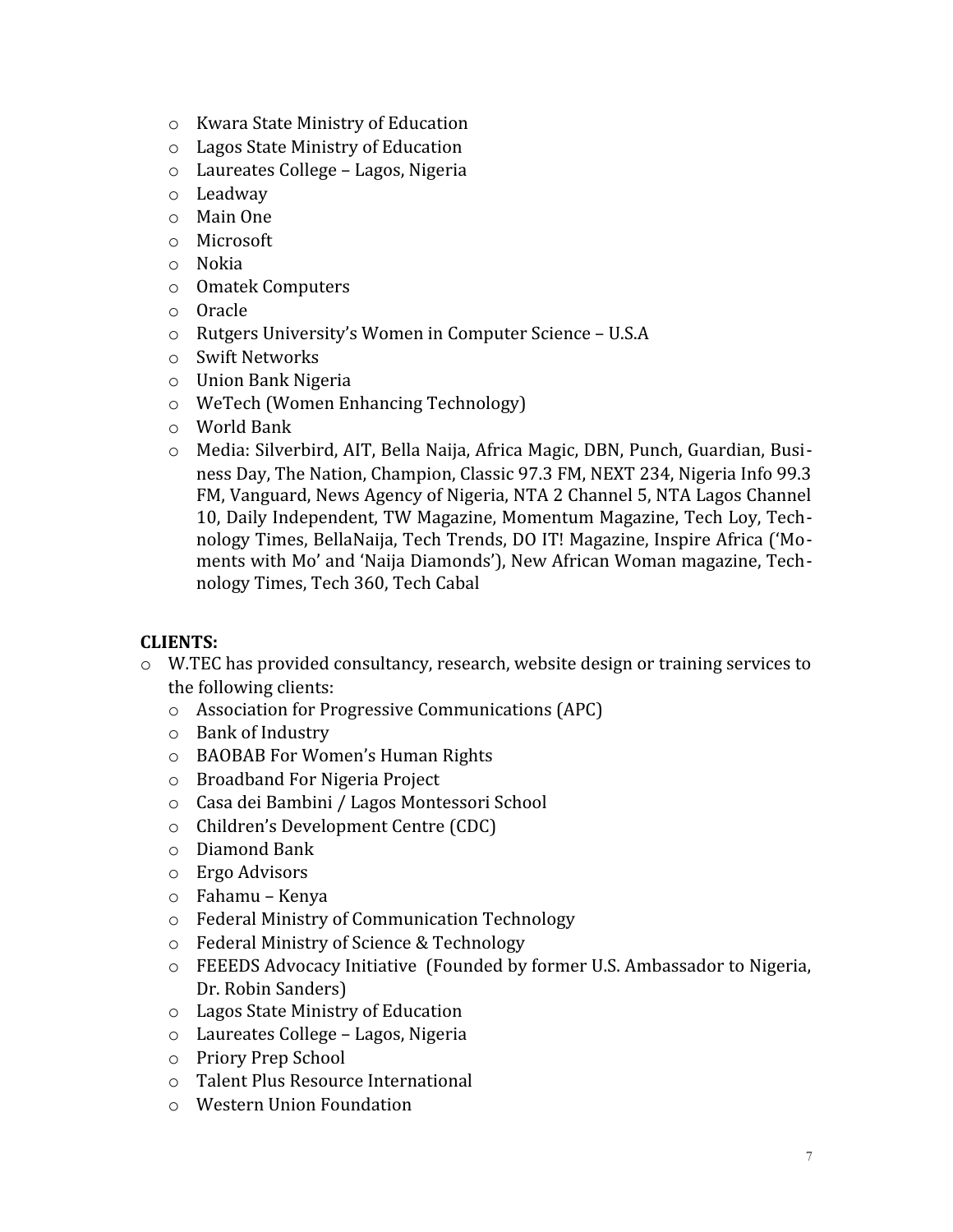#### **AWARDS & HONOURS:**

- *o 2018 & 2017 WSIS (World Summit on Information Society) Prizes* Nominee Category 4 (Capacity Building)
- *o* 2016 YNaija!'s *Top 100 Young People in Technology* Award for W.TEC Executive Director, Oreoluwa Lesi
- *o* 2015 Award Winner from Lagos State Government "Support Our Schools" Initiative Corporate Social Responsibility Awards
- *o* 2014 *[Finalist Gender Equality Mainstreaming Technology \(GEM-TECH\)](http://www.itu.int/en/action/women/gem/Pages/finalists.aspx)  [Award](http://www.itu.int/en/action/women/gem/Pages/finalists.aspx)* (Category 5: Closing the ICT Gender Gap) - <http://bit.ly/13LoUsW>
- *o* 2014 *[Vital Voices Fellowship](http://www.vitalvoices.org/VVLeadFellowship)* for W.TEC Executive Director, Oreoluwa Somolu - <http://bit.ly/1rYxl93>
- *o* 2014 '*Chosen Youth' Leadership Award* for W.TEC Executive Director, Oreoluwa Somolu – From LaRoche Foundation
- *o* 2014 *Outstanding Role Model* for W.TEC From Africa Mouthpiece International Magazine
- *o* 2014 YNaija!'s *Top 100 Young People in Technology* Award for W.TEC Executive Director, Oreoluwa Lesi
- *o* 2013 *[Ashoka Fellowship](https://www.ashoka.org/fellow/oreoluwa-somolu)* for W.TEC Executive Director, Oreoluwa Somolu, awarded to leading global social entrepreneurs -<http://bit.ly/14ssEA8>
- *o* 2012 *[Naija Diamond Recognition](http://naijadiamonds.com/episode6SS2oreoluwa.html)* by Diamond Bank & Inspire Africa Recognition as a Nigerian change maker - <http://bit.ly/1HRS20J>
- *o* 2010 *Vision 2020: Youth Empowerment & Restoration Initiative* Award For contributions to youth development
- *o* 2010 W.TEC used as *Case Study of Use of Social Media for Advocacy* by Tactical Technology Collective
- *o* 2009 *[Anita Borg Change Agent](http://anitaborg.org/profiles/ghc-abie-award-winners/oreoluwa-somolu/)* For contributions to women in computing <http://bit.ly/1BCjlue>
- *o* 2009 Highlighted as *[Best Practice for use of ICT for Community Transforma](http://bit.ly/3Qxx4k)[tion](http://bit.ly/3Qxx4k)* by *UN-GAID -* <http://bit.ly/3Qxx4k>
- *o* 2009 *[Recognition for Supporting Girls in ICT](http://bit.ly/5RowZ)* by Plan International - [http://](http://bit.ly/5RowZ) [bit.ly/5RowZ](http://bit.ly/5RowZ)
- *o* 2008 *African ICT Achievers Award* (Nominee) Johannesburg, South Africa
- *o* 2008 *[Anita Borg Systers Pass It On Award](https://anitab.org/profiles/pio-award-recipients/oreoluwa-s/)* Winner

#### **LINKS TO W.TEC PROGRAMMES**

1) News Story about the Camp "The 7<sup>th</sup> Edition of the W.TEC Girls Technology Camp Ended in Grand Style": [http://www.tech360ng.com/7th-w-tec-girls-technology](http://www.tech360ng.com/7th-w-tec-girls-technology-camp-ended-grand-style/)[camp-ended-grand-style/](http://www.tech360ng.com/7th-w-tec-girls-technology-camp-ended-grand-style/)

2) News Article about the W.TEC Girls Technology Camp "Closing the Gender Gap"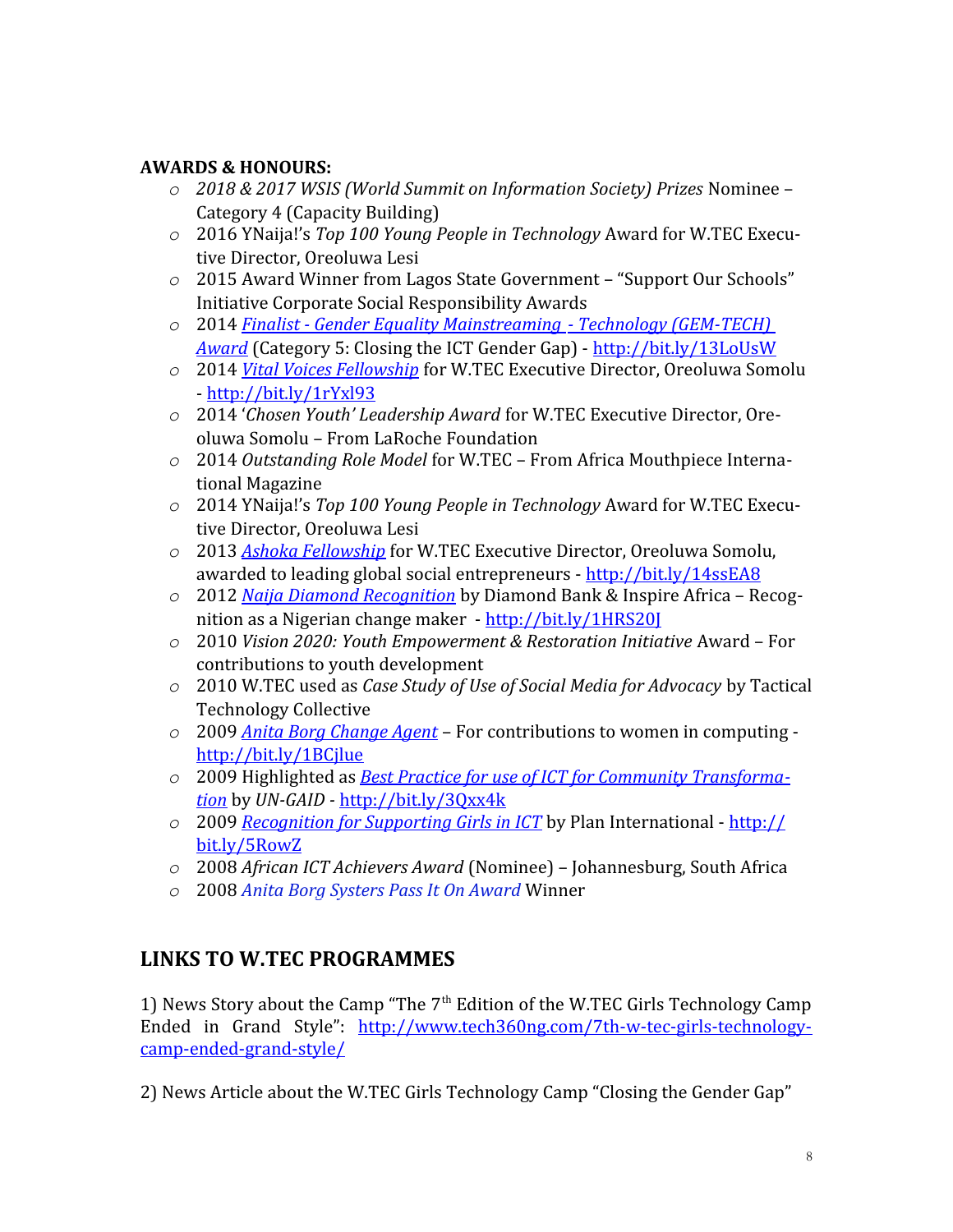<http://www.gereportsafrica.com/post/96516957408/closing-the-gender-tech-gap>

3) Article about Camp on Woodrow Wilson Center blog: [http://africaup](http://africaupclose.wilsoncenter.org/starting-young-the-w-tec-girls-technology-camp/)[close.wilsoncenter.org/starting-young-the-w-tec-girls-technology-camp/](http://africaupclose.wilsoncenter.org/starting-young-the-w-tec-girls-technology-camp/)

4) Photo Album on 2014 Girls Technology Camp: [https://www.flickr.com/photos/](https://www.flickr.com/photos/wtec/sets/72157645975610048/) [wtec/sets/72157645975610048/](https://www.flickr.com/photos/wtec/sets/72157645975610048/)

6) "The Power Inside", short film produced by Intel about the 2013 camp: [http://](http://www.youtube.com/watch?v=-6LcpmsHzBM) [www.youtube.com/watch?v=-6LcpmsHzBM](http://www.youtube.com/watch?v=-6LcpmsHzBM)

7) Feedback from 2016 W.TEC alumnae: <https://www.youtube.com/watch?v=vRO4Mo2mhoI&t=329s>

8) Wikipedia page on W.TEC: [https://en.wikipedia.org/wiki/Women%27s\\_Technol](https://en.wikipedia.org/wiki/Women%2527s_Technology_Empowerment_Centre)[ogy\\_Empowerment\\_Centre](https://en.wikipedia.org/wiki/Women%2527s_Technology_Empowerment_Centre)

9) Wikipedia page on Oreoluwa Lesi: [https://en.wikipedia.org/wiki/Oreoluwa\\_Lesi](https://en.wikipedia.org/wiki/Oreoluwa_Lesi)

### **W.TEC BOARD:**

**TRUSTEES:**

- · **Engr. Christiana Adelowo** (Chair) Founder/Chief Executive Officer, Fechrad Nigeria Limited
- · **Dr. Olatokunbo Somolu** (Secretary) Retired Group General Manager, Engineering & Technology, Nigerian National Petroleum Corporation
- · **Mr. Ibikunle Williams** Founder/Chief Executive Officer, Pace Technologies
- · **Mrs. Oreoluwa Lesi** Executive Director, Women's Technology Empowerment Centre

#### **ADVISORY BOARD:**

- · **Dr. Abi Jagun** Program Officer (Nigeria), Financial Services for the Poor, Bill & Melinda Gates Foundation
- · **Dr. Shirin Madon** Senior Lecturer in Information Systems, London School of Economics & Political Science
- · **Mrs. Adesuwa Onyenokwe** Broadcast Journalist, Publisher of "TW" magazine
- · **Engr. Florence Seriki** Managing Director/Chief Executive Officer, Omatek Computers Limited
- · **Mr. Gbenga Sesan** Executive Director, Paradigm Initiative Nigeria

#### **KEY W.TEC PERSONNEL**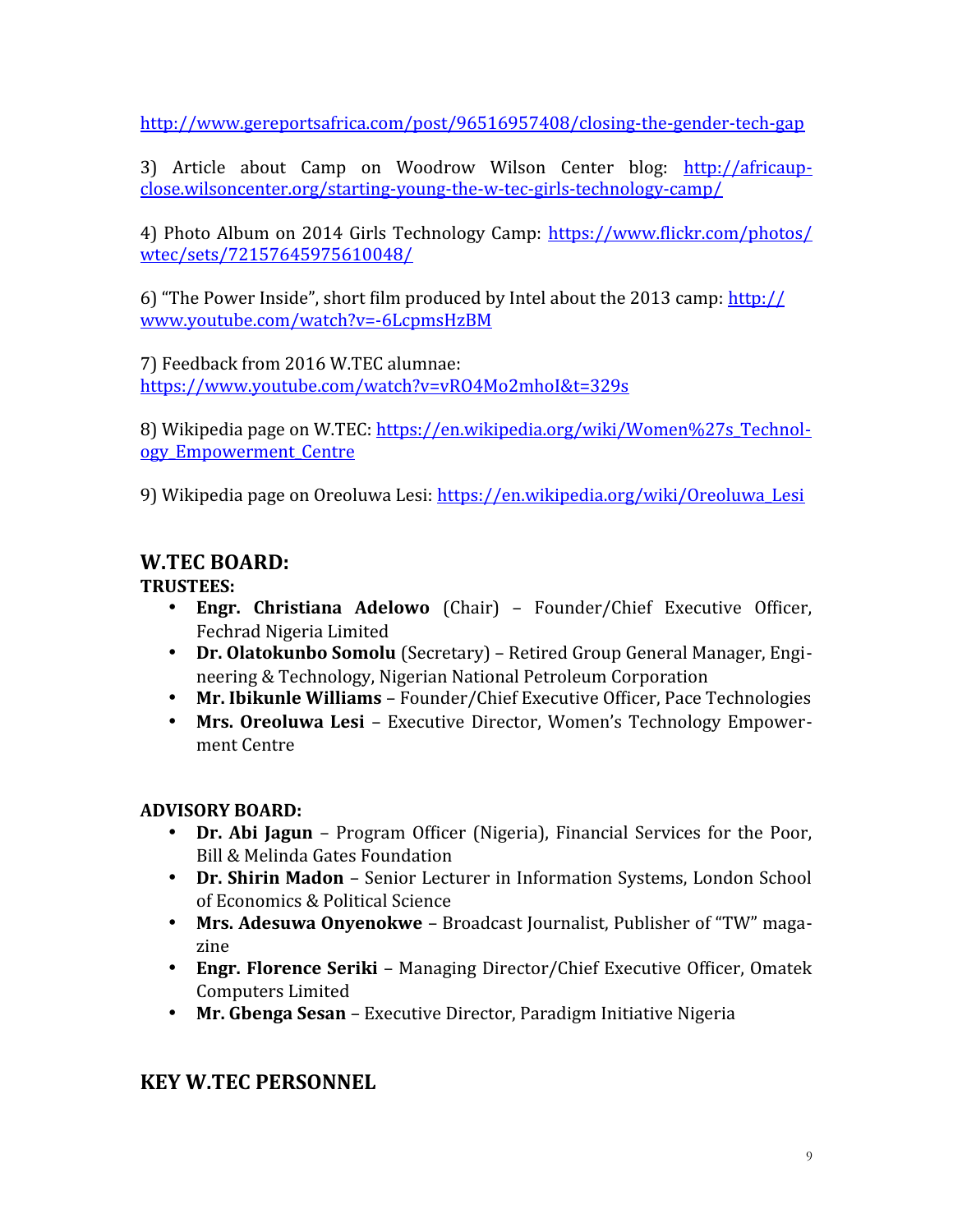**FOUNDER/EXECUTIVE DIRECTOR: Mrs. Oreoluwa Somolu Lesi** is Executive Director of the Women's Technology Empowerment Centre (W.TEC).

Oreoluwa worked for several years in the United States researching gender and technology issues and helping to develop and implement programmes aimed at attracting more girls and women to study and work in science and technology-related fields.

She has a Bachelors degree in Economics from Essex University, U.K. a Masters degree in Analysis, Design and Management of Information Systems from the London School of Economics & Political Science and a Certificate in Applied Sciences from Harvard University's Extension School. Her interests are the applications of technology in improving lifelong learning and also to raise the economic and social conditions of people (especially women and children) in the developing world.

Her publications include '*Radio for Women's Development: Examining the Relationship Between Access and Impact'* (Nokoko: Journal of the Institute of African Studies, Carleton University – Canada, 2013), 'Networking for Success' (i4d: Information for Development Online Journal, 2009), '*Telling Our Own Stories: African Women Blogging for Social Change*' (Gender & Development Journal, 2006) and '*Making the Most of On-line Learning: An Introduction to Learning on the Internet*' (Education Development Center, 2004).

She is a 2014 [Vital Voices Lead fellow](http://www.vitalvoices.org/global-initiatives/vvlead-fellowship-program) and a 2013 [Ashoka fellow](https://www.ashoka.org/fellow/oreoluwa-somolu) and a recipient of the [Anita Borg Change Agent Award](http://anitaborg.org/news/archive/concludes-9th-ghc/) for her commitment to issues of women in computing in Nigeria.

**PROGRAMME MANAGER: Mrs. Folashade Braimoh** is a Programme Manager of W.TEC. She is mainly responsible for providing support for the smooth and effective implementation of W.TEC's programmes and activities.

Among her responsibilities, she supervises the W.TEC Academy and coordinates the research and documentation activities of the organisation.

Folashade has a Bachelors degree in Information Resources Management from Babcock University, Ilishan-Remo, Ogun State.

**PROGRAMME MANAGER: Mrs. Maryam Ibraheem** is a Programme Manager of W.TEC. Maryam oversees the W.TEC Alumnae Followup programme and tracks the progress of our alumnae. She is also responsible for coordinating the monitoring and evaluation of W.TEC's programmes.

Maryam has a Bachelor's Degree (B.Sc) in Sociology from the University of Ilorin, Kwara State. She also has a Master's degree in Sociology (M.Sc) from Ahmadu Bello University (ABU) Zaria, Kaduna State.